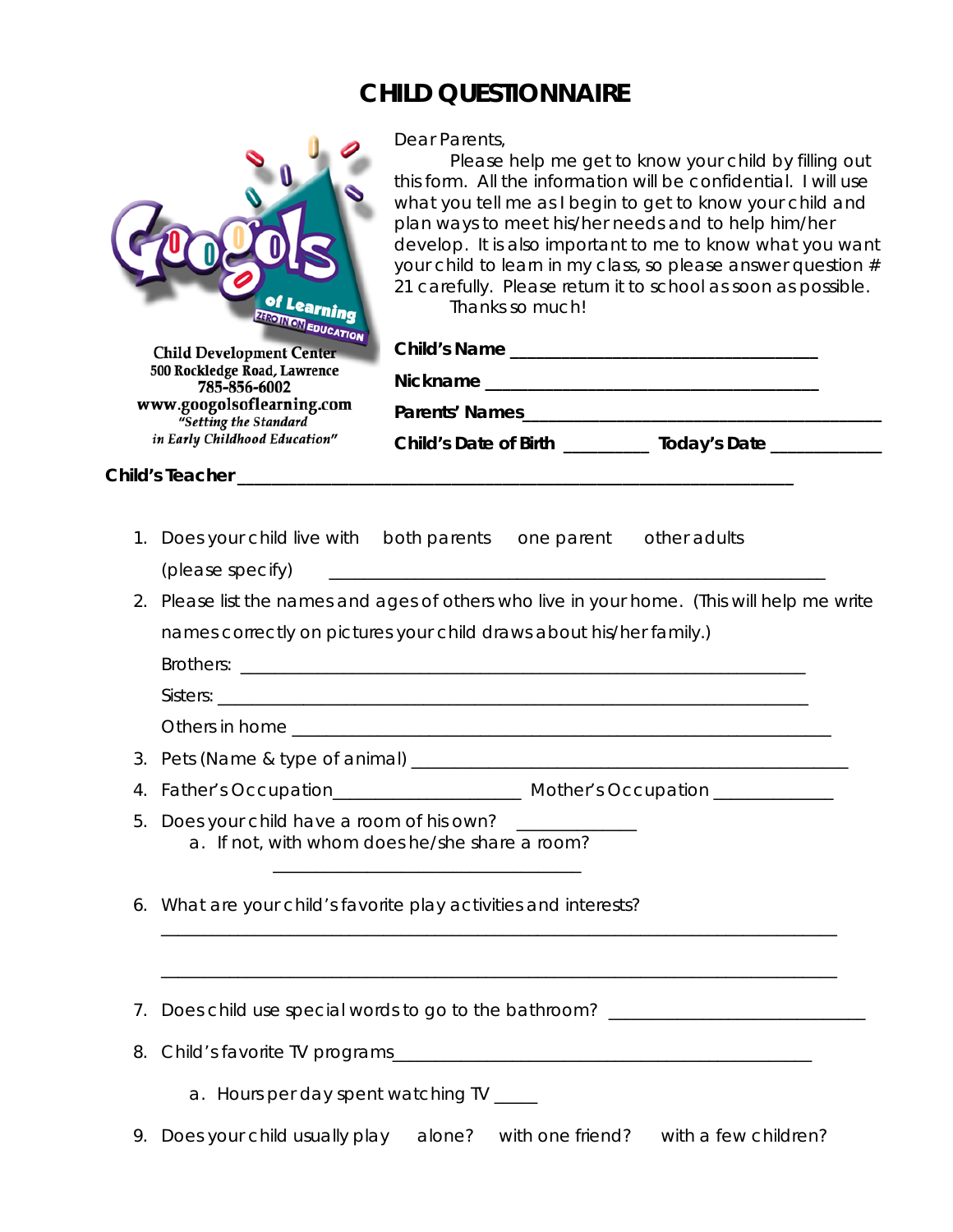| with younger children? with older children? with children the same age?                                                         |  |  |  |  |  |
|---------------------------------------------------------------------------------------------------------------------------------|--|--|--|--|--|
| 10. Does child have decided fears? If so, what? ________________________________                                                |  |  |  |  |  |
| 11. What responsibilities does your child have at home?                                                                         |  |  |  |  |  |
| 12. What is your biggest discipline challenge?                                                                                  |  |  |  |  |  |
|                                                                                                                                 |  |  |  |  |  |
| 14. What is your child's favorite story or type of story or book?                                                               |  |  |  |  |  |
| 15. Did your child have a premature or difficult birth that may indicate cognitive                                              |  |  |  |  |  |
|                                                                                                                                 |  |  |  |  |  |
| 17. Is English the primary language spoken in the home? _____                                                                   |  |  |  |  |  |
| 18. Does your child speak any English?_________ Understand English?_____________                                                |  |  |  |  |  |
| 19. Do you feel it would be helpful for us to inquire about a translator? ______                                                |  |  |  |  |  |
| 20. How does your child feel about coming to school?                                                                            |  |  |  |  |  |
| 21. What do you hope your child will learn this year?                                                                           |  |  |  |  |  |
| 22. Would you like a 'Daily Sheet' to go home with your child to fill you in each day?<br>No, not necessary at this time<br>Yes |  |  |  |  |  |
| 23. Please make comments about anything else you think I need to know about your<br>child                                       |  |  |  |  |  |
| 23. What is your favorite thing about your child?                                                                               |  |  |  |  |  |

\_\_\_\_\_\_\_\_\_\_\_\_\_\_\_\_\_\_\_\_\_\_\_\_\_\_\_\_\_\_\_\_\_\_\_\_\_\_\_\_\_\_\_\_\_\_\_\_\_\_\_\_\_\_\_\_\_\_\_\_\_\_\_\_\_\_\_\_\_\_\_\_\_\_\_\_\_\_\_\_\_\_\_\_\_\_\_

\_\_\_\_\_\_\_\_\_\_\_\_\_\_\_\_\_\_\_\_\_\_\_\_\_\_\_\_\_\_\_\_\_\_\_\_\_\_\_\_\_\_\_\_\_\_\_\_\_\_\_\_\_\_\_\_\_\_\_\_\_\_\_\_\_\_\_\_\_\_\_\_\_\_\_\_\_\_\_\_\_\_\_\_\_\_\_